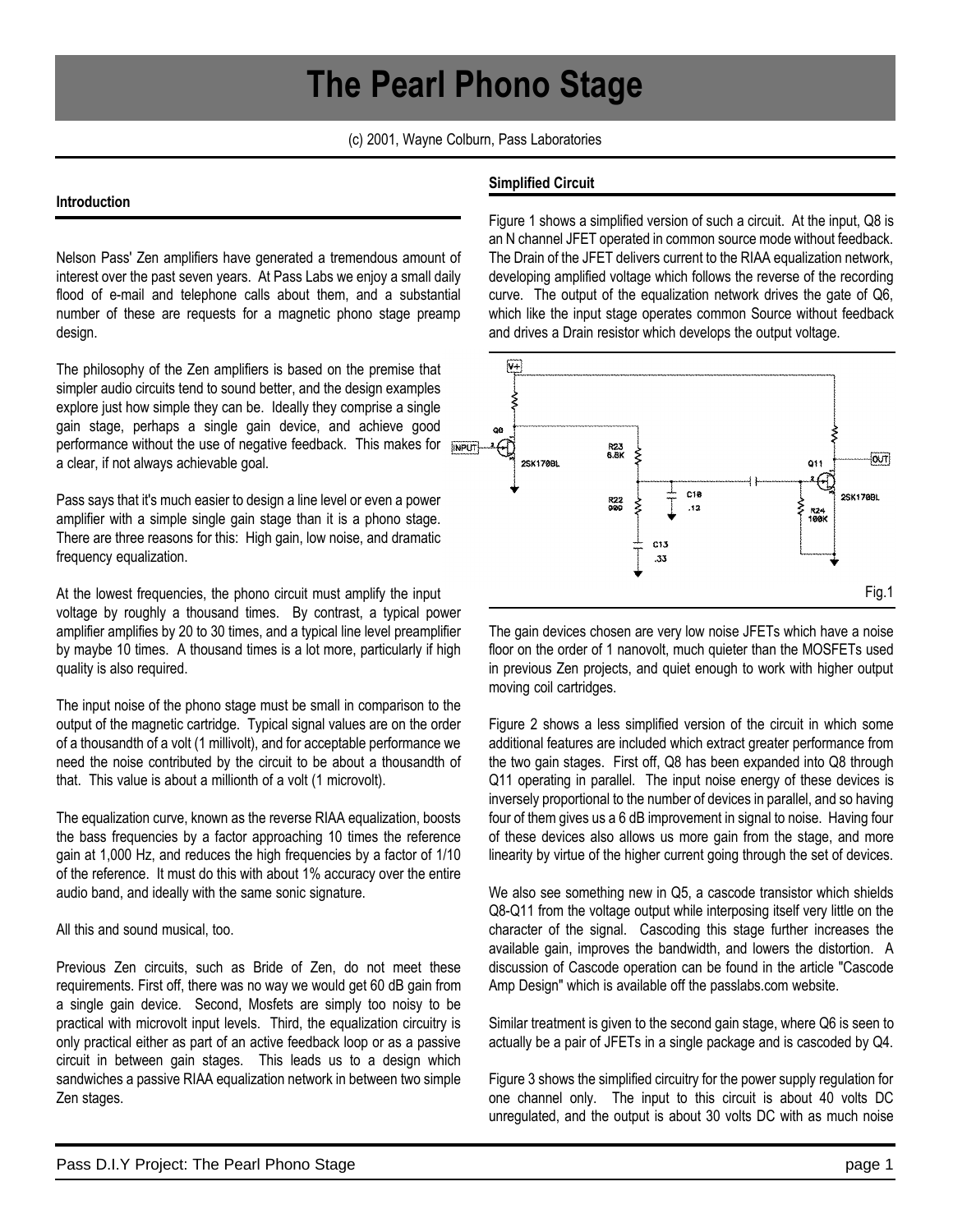

removed as possible. R2 and C1 form the first passive filter removing noise, and R3 and C2 form the second passive filter. D1 is used to form a 9.1 Volt DC reference which serves as the input to the discrete op amp formed by Q2, Q12, and Q1, whose output is seen at the Drain of Q1. This regulated voltage is passively filtered by R8 and C15, and goes to drive the V+ of the second gain stage.

The first gain stage needs a little more filtering, which is provided by capacitance multiplier Q3, which follows the filtered DC voltage across C7 and filtered again by C8.

Figure 4 shows a diagram of the unregulated power supply, whose components will not be found on the PC artwork in this article or in the parts list. It provides two isolated DC voltages at about 40 volts one for each channel, each powering a regulator from Figure 3.

Fig 4 is simply a suggestion using an Avel Lindberg 4007 transformer, Plitron 017017201, or their equivalents. It is not essential to use this unregulated supply. If you have another source of 40 Volts DC, feel free to try it. This circuit should be fused with about a 1 amp fast-blow fuse.



Fig.2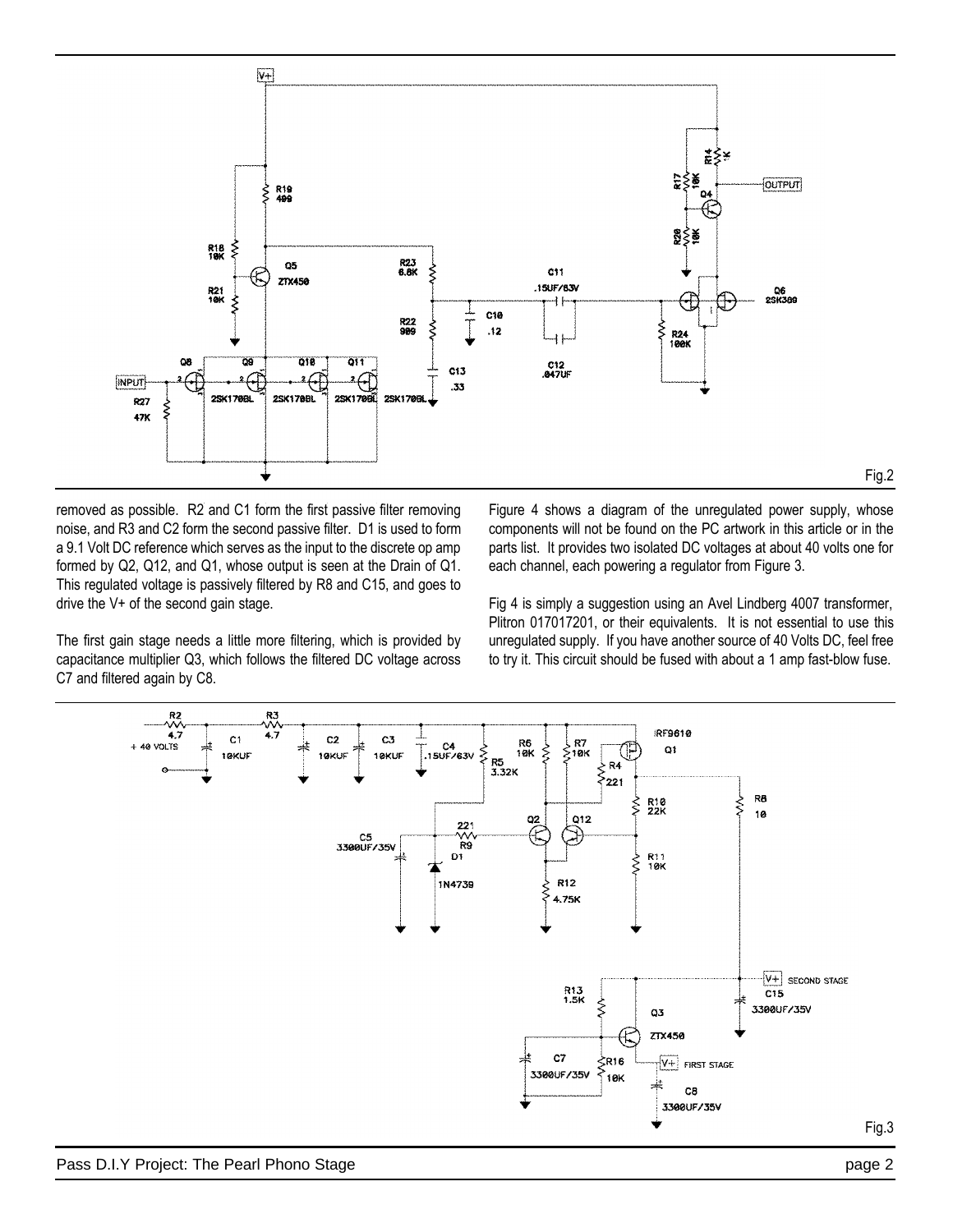

In this example, the AC line is filtered by two 4.7 ohm 1/2 watt resistors and by a 0.1 uF film capacitor rated at AC line voltages. A good example is Digikey part P4603-ND. This filter is not essential.

The twin 30 Volt AC secondary windings of the transformer are rectified by bridges rated at 2 amps and 100 volts or more such as Digikey 2KBP01M-ND. The DC is stored in 10,000 uF electrolytic capacitors. An example of this part is Digikey P6939-ND.

The unregulated supply is best kept at a distance, say a couple of feet, from the active gain circuitry to avoid noise pickup from the magnetic fields of the supply.

**The Unsimplified Circuit:**

Figure 5 shows the detailed schematic of all the components appearing on the PC board, and this discussion covers those parts.

In the first gain stage we see the addition of R28 - 31 which provide ballast to the JFETs, improving the matching, raising the input overload voltage, and lowering the distortion. R27 is the input load resistor, and is the maximum value recommended. The phono cartridge can be loaded with lower impedances simply by placing resistors and capacitors across R27.

Unloaded, the output gain is 4 \* 499 / (45+22), 29 times and 29 dB. The 4 in the equation is from the four transistors, the 499 is the output resistance, the 22 comes from the 22 ohm resistors, and the 45 is the equivalents ohms from the transconductance of each FET.

The resistors and capacitors of the equalization circuit shape the response by both loading the first gain stage and dividing it. R19, R22, R23 and R24 along with C10, C13 and C11 + C12 form the correct response to about +/- .1 dB when used with 1% tolerance resistors and 2% capacitors.

The second gain stage uses a 2SK389-BL dual FET ballasted by R25 and cascoded by Q4. The gain of this stage is a flat 30 dB, and the output from Q4 goes out to the world through coupling capacitor C9.

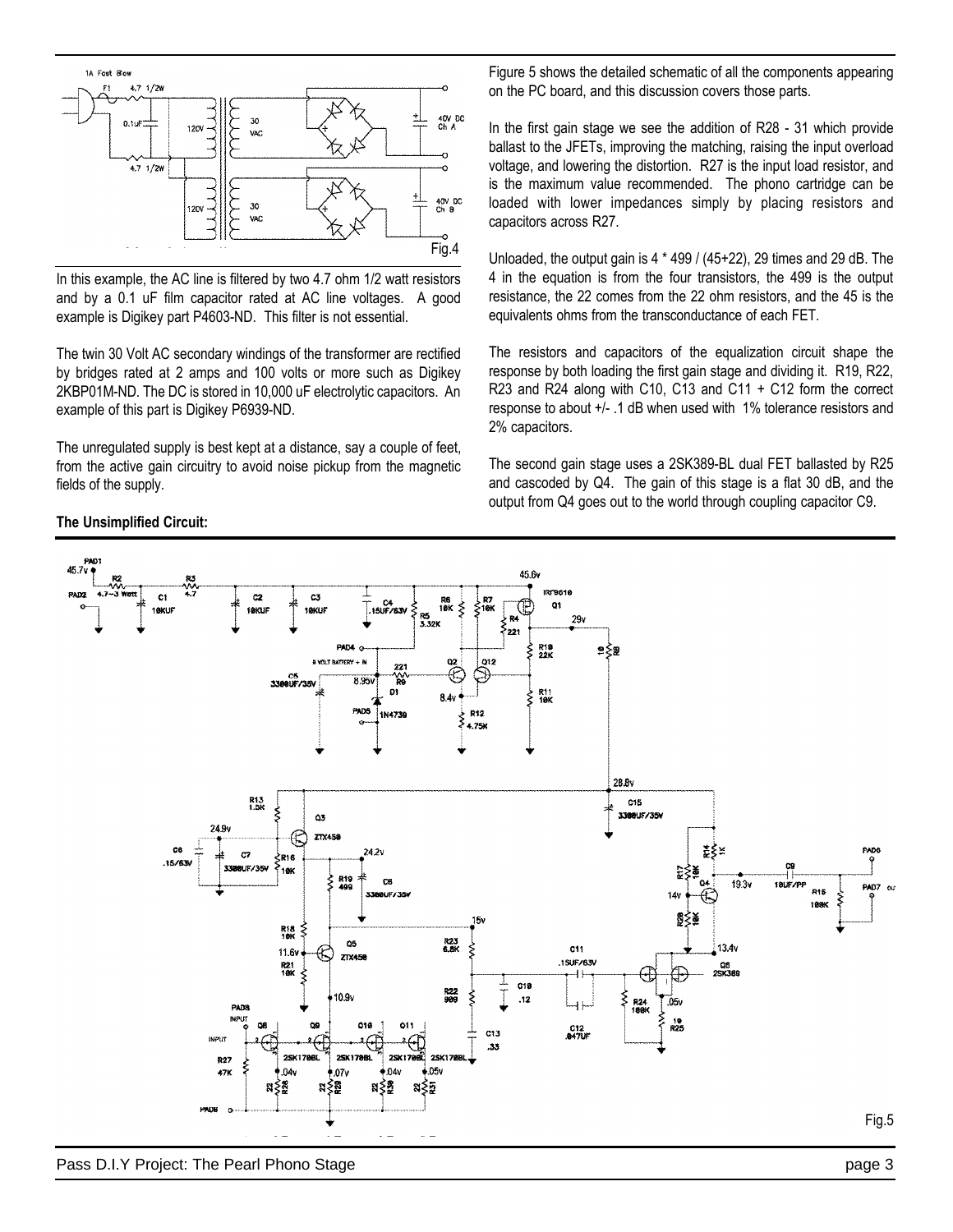#### **Construction:**

All parts are available from Digikey and MCM electronics. Resistors are 1% 1/4 Watt. Capacitors are Panasonic for electrolytics and Panasonic Polypropylenes for the RIAA section.

The two isolated supplies will ultimately have their Grounds meet each other, and the best place to accomplish this is at the output. If this preamp is constructed with two channels in the chassis and an external supply, then the grounds should meet at the output connectors. These output connectors should be close together, and attach to chassis ground at this point.

Check your part numbers against the parts list. Be sure to do this while stuffing the board, also. The component placement on the board is shown in Fig 6 and is also silk screened on the PC board itself.

Stuff and solder the ¼ watt resistors first. (Figure 7) Measure component lead spacing and bend resistors with a resistor bender, so the leads have sharp fitting angles. You can include stuffing the diode (D1) at this point, as it is almost the same size. Be sure to double check the diode direction. The cathode side is indicated on the PCBoard as well as the part.

Be sure that the resistors and diode are nice and flat on top, then bend the leads on the underside of the board outward at about a 45-degree angle. (Figure 8) If you bend them too far apart on the underside, it will inhibit the removal of the parts if necessary. Solder and clip, making

![](_page_3_Picture_6.jpeg)

Fig.7

![](_page_3_Picture_8.jpeg)

![](_page_3_Figure_9.jpeg)

![](_page_3_Figure_10.jpeg)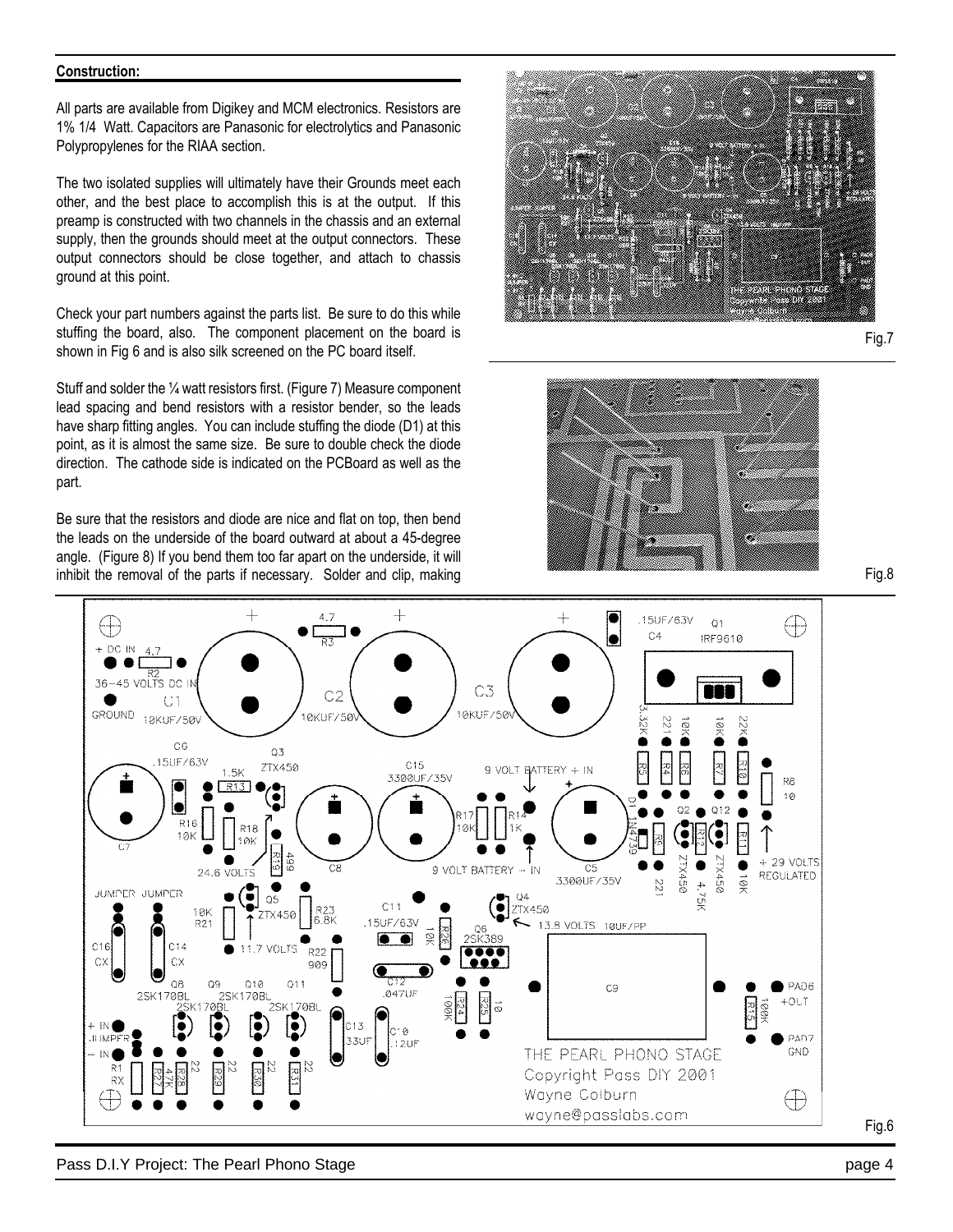![](_page_4_Picture_0.jpeg)

sure all solder joints are of good electrical connection.

Place the capacitors in the board next. Capacitors can help protect the static sensitive transistors that you will add later. Some of the ceramic caps may need to be raised slightly, due to the size of the part versus the spacing of the lead holes. (Figure 9) Be careful to note the direction of the electrolytic caps. (Figure 10) The polarities are indicated on the PCBoard as well as the parts. Carefully solder in place and clip the leads.

![](_page_4_Picture_3.jpeg)

![](_page_4_Picture_4.jpeg)

Next, insert the transistors Q2 - Q12, standing them up neatly. (Figure 11) Don't forget these parts are static sensitive. They also need to be placed on the board in the proper direction. Just match the shape of the transistor package with the shape indicated on the PCBoard. Solder and clip.

Place the 9610 transistor on the board mount heat sink, using a 4/40 -  $1/4$ " screw and kep nut. Tightening the transistor correctly will ensure proper heat distribution of this part. Use the plastic washers to isolate the heat sinks from the PCBoard. (Figure 12) Solder and clip the transistor and the heat sink to the board. It should now look like Figure 13. You are ready to test it!

![](_page_4_Picture_8.jpeg)

## **Testing:**

If you have access to a Variac ™ and can bring up the voltage slowly, then do so, watching the current draw through R2 in the power supply of each channel. The circuit draws about 50 mA per channel, so you are looking for a voltage drop across R2 of about 0.25 volts.

If you don't have a method of bringing up the supplies slowly, you will have to plug it in and hope for the best. Observe the voltage across R2 as in the previous paragraph and keep an eye out for smoke.

Figure 5 details the DC voltages to be found at all points of interest in the circuit, and the PC board artwork labels many of these. You will need an inexpensive DC voltmeter to confirm these voltages to within a few percent accuracy, say 5% or so.

If the voltages are correct, then the chances of the preamp working are very good.

#### **Objective Performance:**

Figure 14 shows the gain of the phono stage referenced to the input voltage and reflecting the inverse RIAA equalization curve. Figure 15 shows a more refined version of this curve showing deviation from a perfect RIAA curve. We see that using the parts specified we get accuracy to within 0.15 dB over the audio band.

There is a slight bump up in the 30-40 Hz range of about .15 dB, which we don't find objectionable at all, particularly since the mid to high frequency character is exceptionally smooth.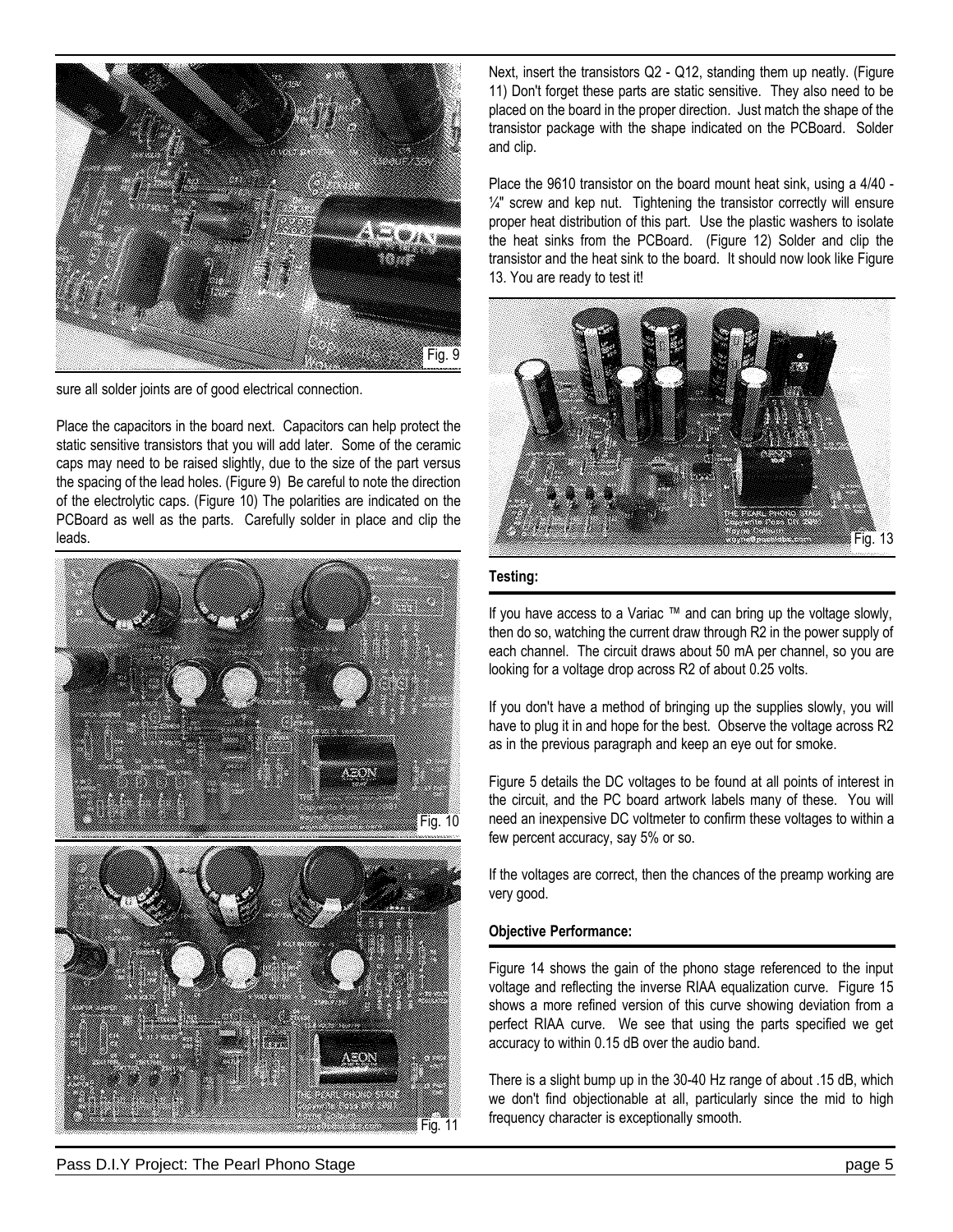Von

DIYPhonoThdLVL.at2

![](_page_5_Figure_1.jpeg)

Audio Precision  $+70$ 

 $+65$  $+60$  $.55$  $+50^{11}$  $.45$  $+40^{11}$  $(35)$  $\frac{d}{b}$ 

09/12/01 14:13:13 Figure 16 shows Total Harmonic Distortion (THD) plus noise. For phono cartridges in the 300 uV to 1 mV range, the characteristic is  $\rho_{\rm P}$ is about optimal and the distortion is an easy to listen to 2nd harmonic at a quite low level.

# **Subjective Performance:**

The phono stage was tested on two different systems with a Grado Sonata (47 Kohms load), a Kiseki Lapus Lazuli (100 ohms load), and a Sumiko Celebration (1000 ohms load) cartridges all of which have outputs in the range of 400 to 500 microvolts.

The circuit was quiet and had sufficient gain. A subjective consensus has it that the phono stage offered precise imaging and spatial placement and good depth. Compared with the Xono, the Pass Labs reference, it was slightly noisier, and had less gain. From a sonic standpoint, it acquitted itself well in comparison, lacking only slightly in dynamics.

## 09/12/01 14:02:10 **Conclusion:**

Fig.14

Aρ

sól

Fig.15

Aр

08/13/01 10:55:16

Fig.16

Not bad for a simple circuit costing a couple hundred bucks. It acquits itself well against products costing several thousand dollars, and, in the tradition of the Zen amps, does so with single gain stages and an absolute minimum of components.

Biographical note: Fifteen years or so ago Pass placed an advertisement in the back of Audio Amateur which said:

# **Assistant Wanted. High Pay, No Work, All Glory**

(Wayne is the guy who got the job.)

Ani: THE+N Ratio Feft

 $0.01$ se.

> Sofy  $\ddot{a}$